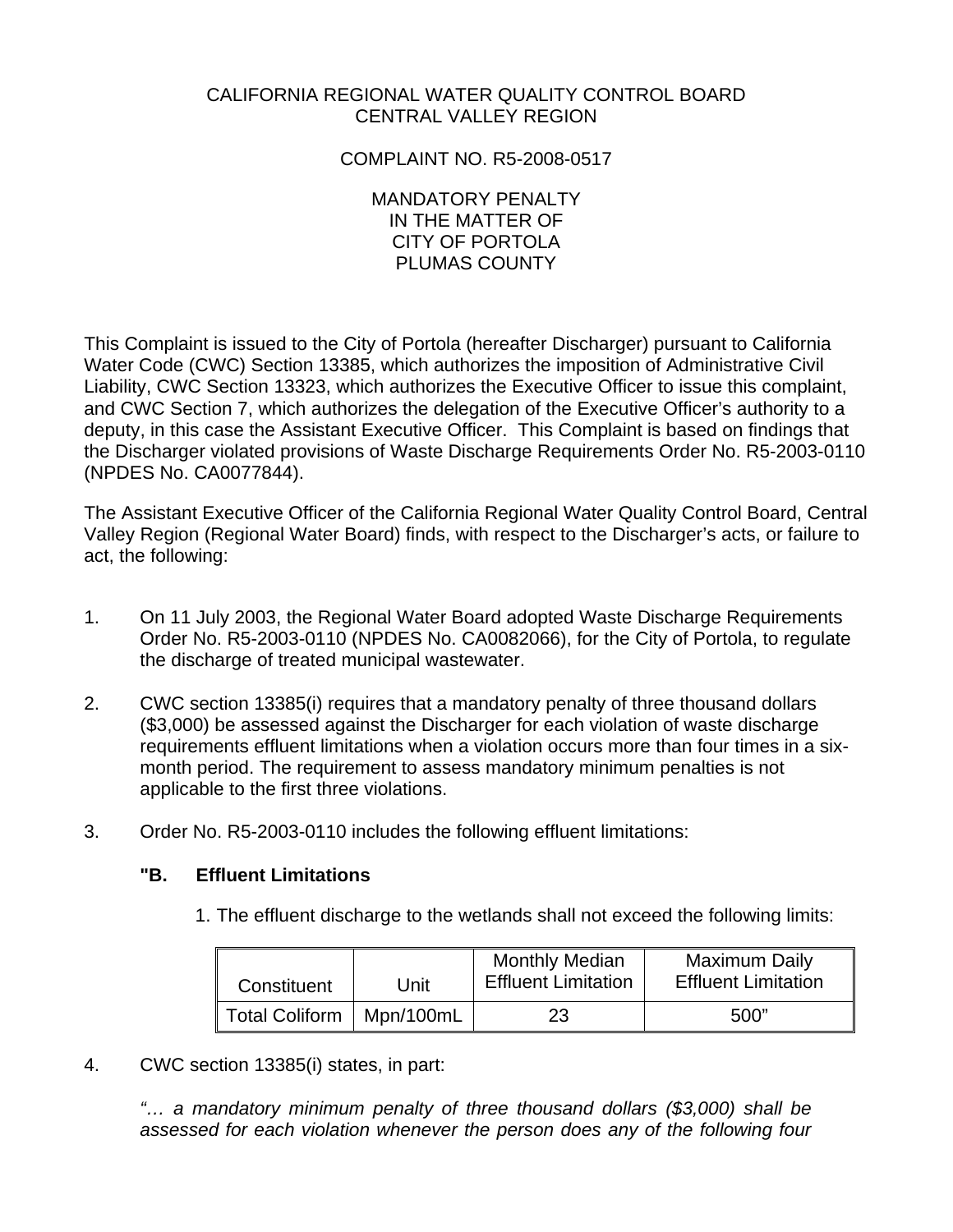*or more times in any period of six consecutive months, except that the requirement to assess the mandatory minimum penalty shall not be applicable to the first three violations:* 

*(A) Violates a waste discharge requirement effluent limitation.* 

*(2) For the purposes of this section, a "period of six consecutive months" means the period commencing on the date that one of the violations described in this subdivision occurs and ending 180 days after that date."* 

*…* 

- 5. In February, March, and April of 2005, the Discharger violated the Maximum Daily Effluent Limitation on six occasions, and the Monthly Median Effluent Limitation on two occasions, for a total of eight violations. In accordance with CWC section 13385(i), the total number of violations subject to a mandatory minimum penalty is five (eight violations total, but excluding the first three violations). Therefore, the amount of the mandatory penalty for these violations is fifteen thousand dollars **(\$15,000).**
- 6. CWC section 13385 (k)(1) states, in part:

*"In lieu of assessing all or a portion of the mandatory minimum penalties pursuant to subdivisions (h) and (i) against a publicly owned treatment works serving a small community, the state board or the regional board may elect to require the publicly owned treatment works to spend an equivalent amount towards the completion of a compliance project proposed by the publicly owned treatment works, if the state board or the regional board finds all of the following:* 

*(A) The compliance project is designed to correct the violations within five years.* 

*(B) The compliance project is in accordance with the enforcement policy of the state board, excluding any provision in the policy that is inconsistent with this section.* 

*(C) The publicly owned treatment works has prepared a financing plan to complete the compliance project."* 

- 7. Portola is a small community as defined in CWC section 79084, and is within Plumas County, which is designated in the State Water Resources Control Board Enforcement Policy (State Water Resources Control Board Resolution 92-049) as a county with a financial hardship.
- 8. The discharger has spent \$20,000 to install additional aeration at the Treatment Plant lagoons. The additional aeration will provide treatment that will reduce effluent BOD and total suspended solids. Suspended solids can interfere with efficient disinfection, and therefore the additional aeration will help eliminate problems with inadequate disinfection. The installation of additional aeration is a project that has been designed to correct the violations.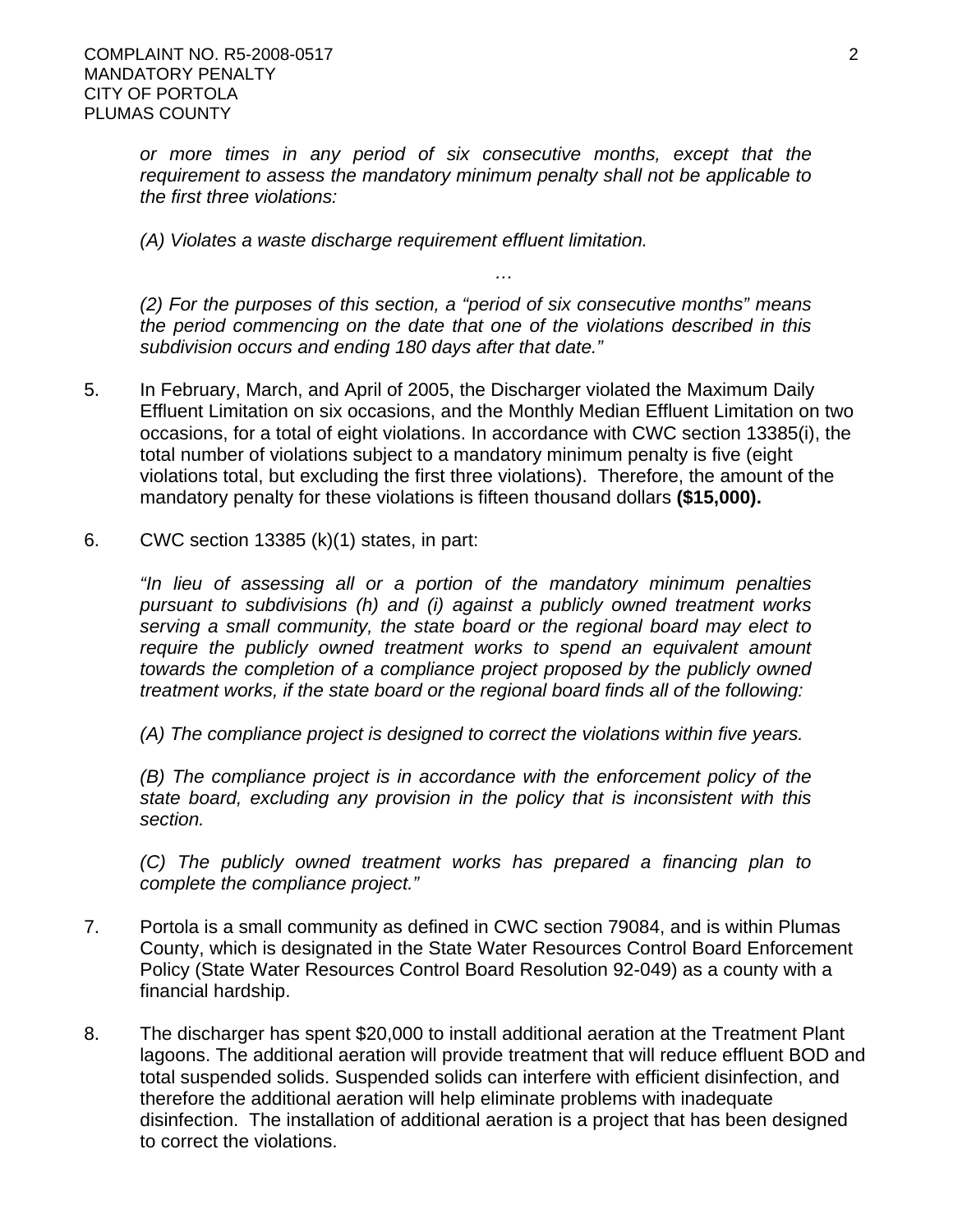- 9. The Discharger has completed the above compliance projects to address the effluent coliform violations, as well as other potential violations, such as BOD, suspended solids, and pH. With the completed compliance project, the Discharger has expended in excess of the minimum mandatory penalty that is required by CWC Section 13385(i).
- 10. The compliance project was performed in accordance with the State Water Resources Control Board Enforcement Policy.
- 11. Issuance of this Administrative Civil Liability Complaint to enforce CWC Division 7, Chapter 5.5 is exempt from the provisions of the California Environmental Quality Act (Pub. Resources Code section 21000 et seq.), in accordance with California Code of Regulations, title 14, section 15321(a)(2).

## **THE CITY OF PORTOLA IS HEREBY GIVEN NOTICE THAT:**

- 1. The Assistant Executive Officer of the Regional Water Board proposes that the Discharger be assessed a Mandatory Penalty in the amount of fifteen thousand dollars **(\$15,000).**
- 2. The Discharger has satisfied the Mandatory Penalty by completion of the compliance projects noted above in accordance with CWC section 13385(k).
- 3. A hearing shall be held by the Regional Water Board on **June 12/13 2008** unless the Discharger agrees to waive the hearing by completing the attached form and returning it to the Regional Water Board by **18 April 2008.**
- 4. If a hearing on this matter is held, the Regional Water Board will consider whether to affirm, reject, or modify the proposed Administrative Civil Liability, or whether to refer the matter to the Attorney General for recovery of judicial civil liability.

Signed By JAMES C. PEDRI, Executive Officer

> 20 March 2008 (Date)

RSD: sae